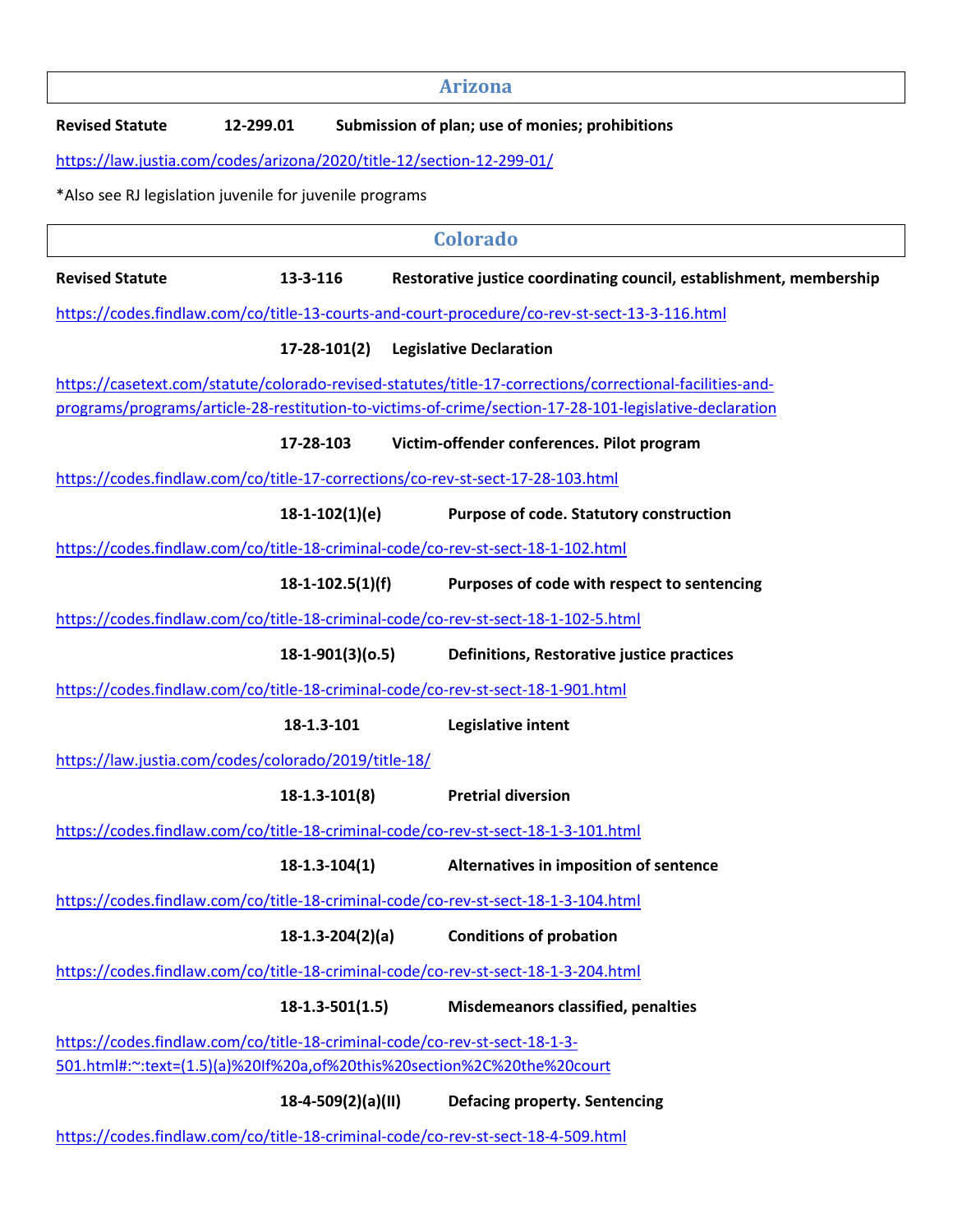#### **18-9-121(3.5)(a)(II) Bias-motivated crimes**

https://codes.findlaw.com/co/title-18-criminal-code/co-rev-st-sect-18-9-121.html

**18-25-101 Restorative justice surcharge. Definitions**

https://codes.findlaw.com/co/title-18-criminal-code/co-rev-st-sect-18-25-101.html

\*Also see RJ legislation juvenile for juvenile programs

**Kansas** 

Only offers juvenile programs, see RJ legislation juvenile

**Massachusetts** 

Only offers juvenile programs, see RJ legislation juvenile

**Minnesota** 

**Statute Chapter 609.125(1)(a)(6) Sentence for misdemeanor or gross misdemeanor**

https://www.revisor.mn.gov/statutes/cite/609.125

 **Chapter 611A.77 Mediation program for crime victims and offenders** 

https://law.justia.com/codes/minnesota/2020/chapters-609-624/chapter-611a/section-611a-77/

 **Chapter 611A.775 Restorative Justice programs** 

https://law.justia.com/codes/minnesota/2020/chapters-609-624/chapter-611a/section-611a-775/

\*Also see RJ legislation juvenile for juvenile programs

| <b>Missouri</b>                                                                                                                                                                                            |                                                                   |                                                           |  |  |  |
|------------------------------------------------------------------------------------------------------------------------------------------------------------------------------------------------------------|-------------------------------------------------------------------|-----------------------------------------------------------|--|--|--|
| <b>Revised Statutes</b>                                                                                                                                                                                    | <b>Section 217.440</b>                                            | Program of restorative justice, requirements<br><b>RJ</b> |  |  |  |
| https://casetext.com/statute/missouri-revised-statutes/title-xiii-correctional-and-penal-institutions/chapter-217-<br>department-of-corrections/section-217440-program-of-restorative-justice-requirements |                                                                   |                                                           |  |  |  |
|                                                                                                                                                                                                            | Section 217.760(2)                                                | Presentence and preparole investigations, requirements    |  |  |  |
|                                                                                                                                                                                                            | https://revisor.mo.gov/main/OneSection.aspx?section=217.760       |                                                           |  |  |  |
|                                                                                                                                                                                                            | Section 217.777(2),(5)(1)<br>offenders, purpose, operation, rules | Community corrections alternative programs For eligible   |  |  |  |
| https://revisor.mo.gov/main/OneSection.aspx?section=217.777                                                                                                                                                |                                                                   |                                                           |  |  |  |
|                                                                                                                                                                                                            | <b>Section 558.019</b>                                            | Restorative justice methods                               |  |  |  |
| https://revisor.mo.gov/main/OneSection.aspx?section=558.019                                                                                                                                                |                                                                   |                                                           |  |  |  |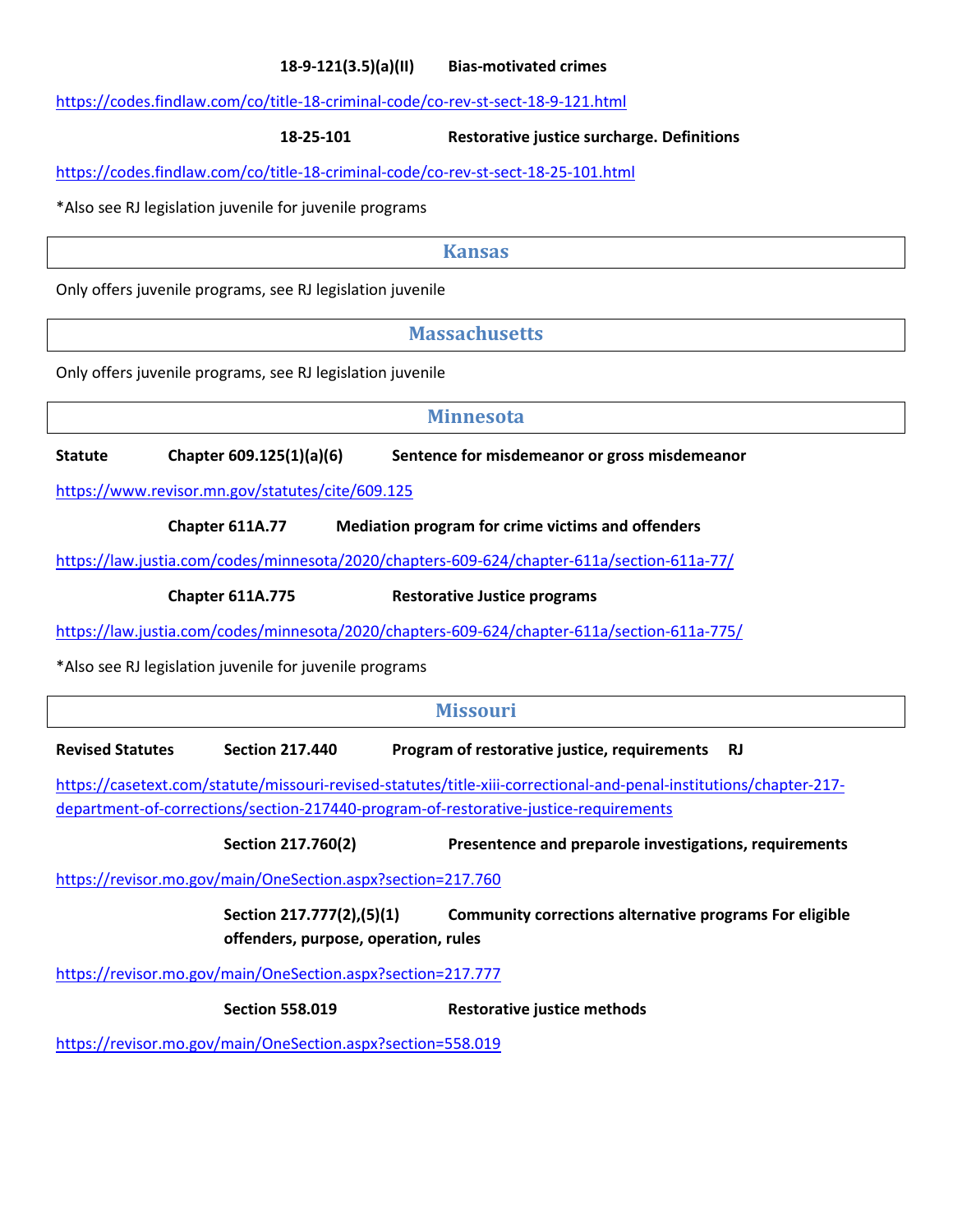**New Hampshire** 

**Revised Statutes RSA 21-H:4(VIII) Internal organizational units**

http://www.gencourt.state.nh.us/rsa/html/i/21-H/21-H-mrg.htm

**RSA 21-M:8-b(II)(e) Office of victim/witness assistance**

http://www.gencourt.state.nh.us/rsa/html/I/21-M/21-M-mrg.htm

**RSA 21-M:8-h(V) Claimant Eligibility: compensation**

https://law.justia.com/codes/new-hampshire/2019/title-i/chapter-21-m/section-21-m-8-h/

**RSA 21-M:8-k(II)(v) Rights of Crime victims**

https://law.justia.com/codes/new-hampshire/2015/title-i/chapter-21-m/section-21-m-8-k

\*Also see RJ legislation juvenile for juvenile programs

### **New York**

#### **Codes Rules and Regulations Title 9 527.2 Victim/Witness programs. Eligibility**

https://casetext.com/regulation/new-york-codes-rules-and-regulations/title-9-executive-department/subtitle-m-officeof-victim-services/part-527-victimwitness-programs/section-5272-eligibility

## **North Carolina**

Legislation deals with juveniles only, see RJ legislation juvenile

#### **Ohio**

**Revised Code Ch. 2929.01(GG) Definitions, victim offender mediation**

https://codes.ohio.gov/ohio-revised-code/section-2929.01

\*Also see RJ legislation juvenile for juvenile programs

|                                                                                                           |                                   | <b>Oregon</b>                                                                                             |  |  |
|-----------------------------------------------------------------------------------------------------------|-----------------------------------|-----------------------------------------------------------------------------------------------------------|--|--|
| <b>Revised Statute</b>                                                                                    | <b>Chapter 135.951</b><br>factors | Availability of mediation for criminal charges,                                                           |  |  |
| https://codes.findlaw.com/or/title-14-procedure-in-criminal-matters-generally/or-rev-st-sect-135-951.html |                                   |                                                                                                           |  |  |
|                                                                                                           | <b>Chapter 135.953</b>            | How mediation may be used                                                                                 |  |  |
|                                                                                                           |                                   | https://codes.findlaw.com/or/title-14-procedure-in-criminal-matters-generally/or-rev-st-sect-135-953.html |  |  |
|                                                                                                           | <b>Chapter 135.955</b>            | Notifying victims and person charged with crime of mediation<br>opportunities                             |  |  |
| https://law.justia.com/codes/oregon/2019/volume-04/chapter-135/section-135-955/                           |                                   |                                                                                                           |  |  |
|                                                                                                           | <b>Chapter 135.957</b>            | Application of confidentiality to mediation of criminal offenses                                          |  |  |
|                                                                                                           |                                   | https://codes.findlaw.com/or/title-14-procedure-in-criminal-matters-generally/or-rev-st-sect-135-957.html |  |  |